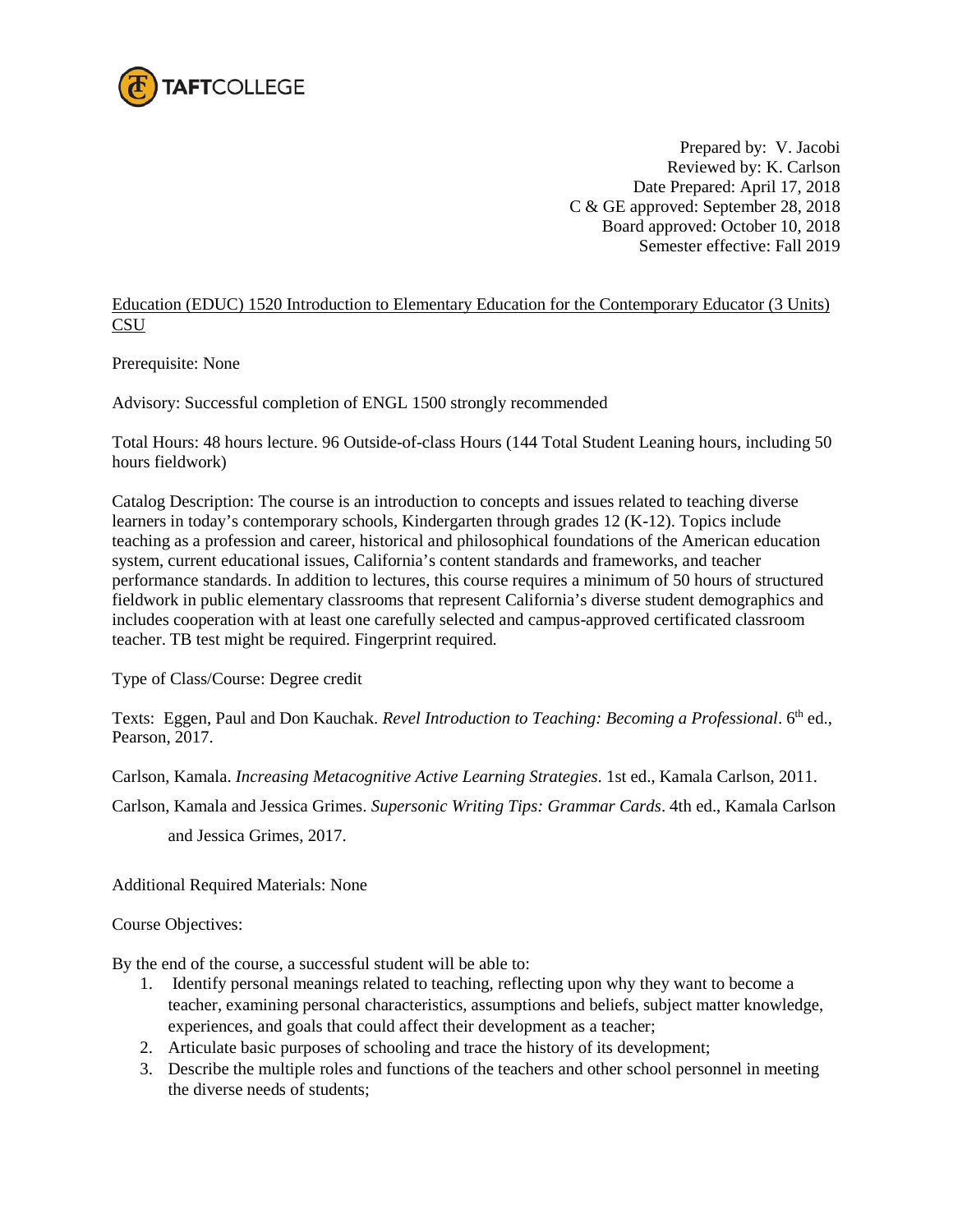

- 4. Demonstrate knowledge of professional standards, ethics, and professionalism in the classroom and school visits;
- 5. Demonstrate an understanding of educational issues in a global context;
- 6. Demonstrate knowledge of the impact of cultural contexts on learning;
- 7. Analyze ecological challenges outside the classroom that impact student learning and identify schools and community resources that address these challenges;
- 8. Demonstrate skill in implementing established protocols for visiting schools and classrooms;
- 9. Demonstrate skill in implementing observational protocols;
- 10. Relate course content to real classrooms through satisfactory completion of a minimum of 50 hours of approved fieldwork including structured assignments, observations, and reflections;
- 11. Describe examples of teaching events that implement elements of the California Standards for the Teaching Profession and Teaching Performance Expectations;
- 12. Analyze the use of state adopted academic content and performance standards;
- 13. Compare and contrast classroom environments; and,
- 14. Recognize and describe individual differences among students and identify strategies and accommodations to address these differences.

Course Scope and Content:

| Unit I   | Do I Want to Be a Teacher?<br>A. What Is It Like to Be a Teacher?<br>B. The Teaching Profession<br>C. Teaching in Rural, Suburban, and Urban Schools                                                                                                                                                                        |
|----------|-----------------------------------------------------------------------------------------------------------------------------------------------------------------------------------------------------------------------------------------------------------------------------------------------------------------------------|
| Unit II  | Changes in American Society: Their Influences on Today's Students<br>A. Changes in American Families<br>B. Changes in Our Students<br>C. The Influence of Socioeconomic Factors on Students<br>D. Promoting Resilience in Students at Risk                                                                                  |
| Unit III | Student Diversity: Culture, Language, Gender and, Exceptionalities<br>A. Cultural Attitudes and Values<br>B. Culturally Responsive Teaching<br>C. Technology and Teaching: Technology Access Issues<br>D. Learners with Exceptionalities                                                                                    |
| Unit IV  | Education in the United States: Its Historical Roots<br>A. The Colonial Period (1607-1775)<br>B. The Early National Period (1775-1820)<br>C. The Common School Movement: The Rise of State Support for Public Education (1820-<br>1865)<br>D. The Modern Era: Schools as Instruments for National Purpose and Social Change |
| Unit V   | <b>Educational Philosophy and Your Teaching</b><br>A. Philosophy and Philosophy of Education<br>B. Branches of Philosophy<br>C. Philosophy of Education                                                                                                                                                                     |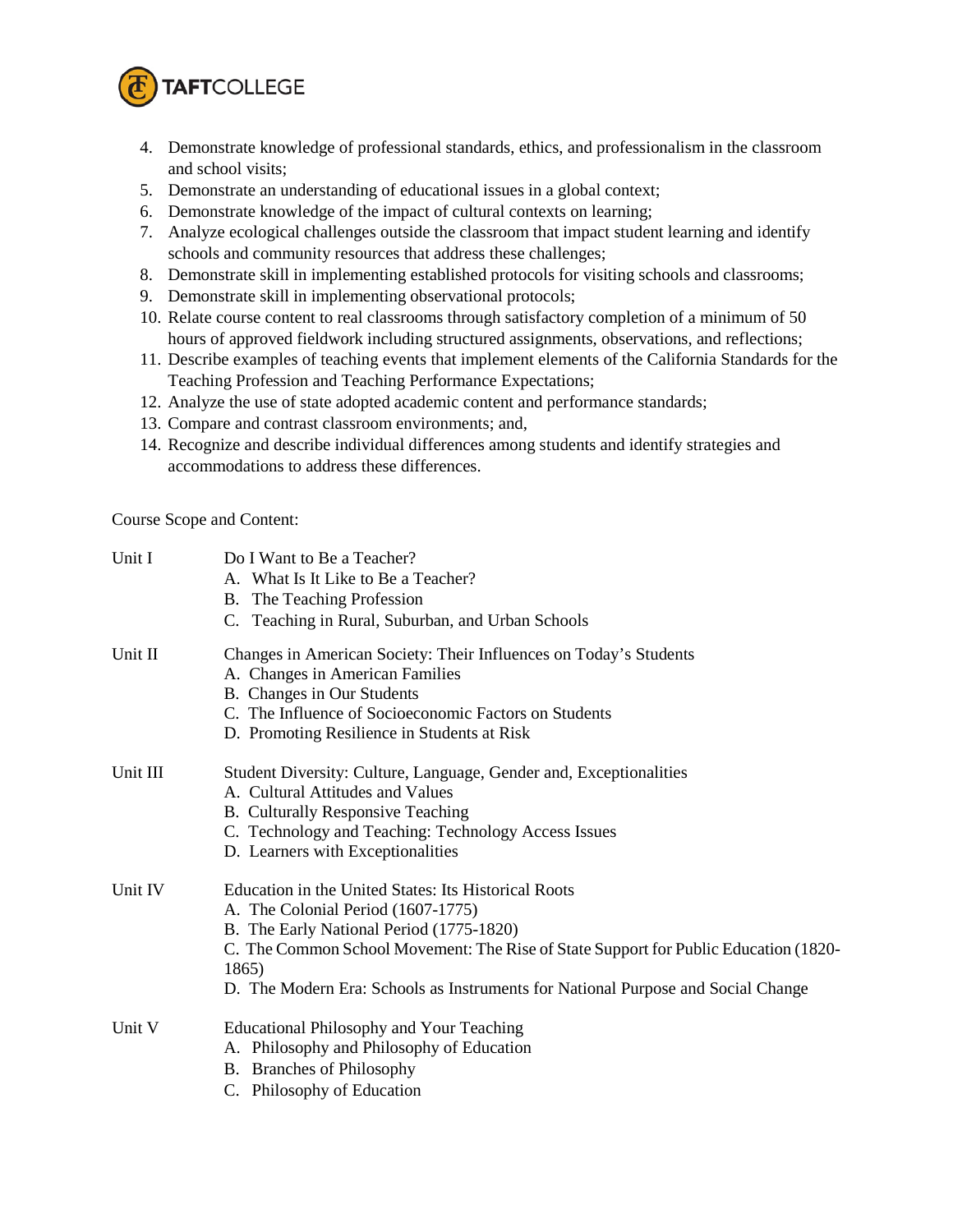

|           | D. Developing Your Philosophy of Education                                                                                                                                                                                                                                       |  |
|-----------|----------------------------------------------------------------------------------------------------------------------------------------------------------------------------------------------------------------------------------------------------------------------------------|--|
| Unit VI   | Choosing a School<br>A. How Do Schools Function?<br><b>B.</b> School Levels<br>C. Finding a Good School<br>D. Issues You'll Face in Teaching: Grade Retention                                                                                                                    |  |
| Unit VII  | Governance and Finance: Regulating and Funding Schools<br>A. Governance: How Are Schools Regulated and Run?<br>B. School Finance: How Are Schools Funded?<br>C. Emerging Issues in School Governance and Finance<br>D. Is a Quality Education Only for the Wealthy?              |  |
| Unit VIII | School Law: Ethical and Legal Influences on Teaching<br>A. Law, Ethics, and Teacher Professionalism<br>B. Teachers' Rights and Responsibilities<br>C. Technology and Restrictions on Teachers' Freedom to Communicate with Students<br>D. Teaching About Religion in the Schools |  |
| Unit IX   | The School Curriculum in an Era of Standards<br>A. Curriculum Decisions and My Classroom<br>B. Components of the Curriculum<br>C. Forces that Influence the Curriculum<br>D. Controversial Issues in the Curriculum                                                              |  |
| Unit X    | <b>Classroom Management: Creating Productive Learning Environments</b><br>A. Creating a Productive Learning Environment<br><b>B.</b> Involving Parents<br>C. Intervening When Misbehavior Occurs<br>D. Teaching in Challenging Classrooms                                        |  |
| Unit XI   | Becoming an Effective Teacher<br>A. Student Motivation and Effective Teaching<br>B. Planning for Effective Teaching<br>C. Putting Plans into Action: Implementing Instruction and Assessing Learning<br>D. Effective Instruction in Urban Classrooms                             |  |
| Unit XII  | <b>Educational Reform and You</b><br>A. Educational Reform and My Teaching<br>B. Reform: Focus on the Curriculum<br>C. Reform: Focus on Schools<br>D. Reform: Focus on the Teacher                                                                                               |  |
| Unit XIII | Developing as a Professional<br>A. Entering the Profession<br>B. Your First Year of Teaching<br>C. What Does It Take to Be Effective with All Students?<br>D. Career-Long Professional Development                                                                               |  |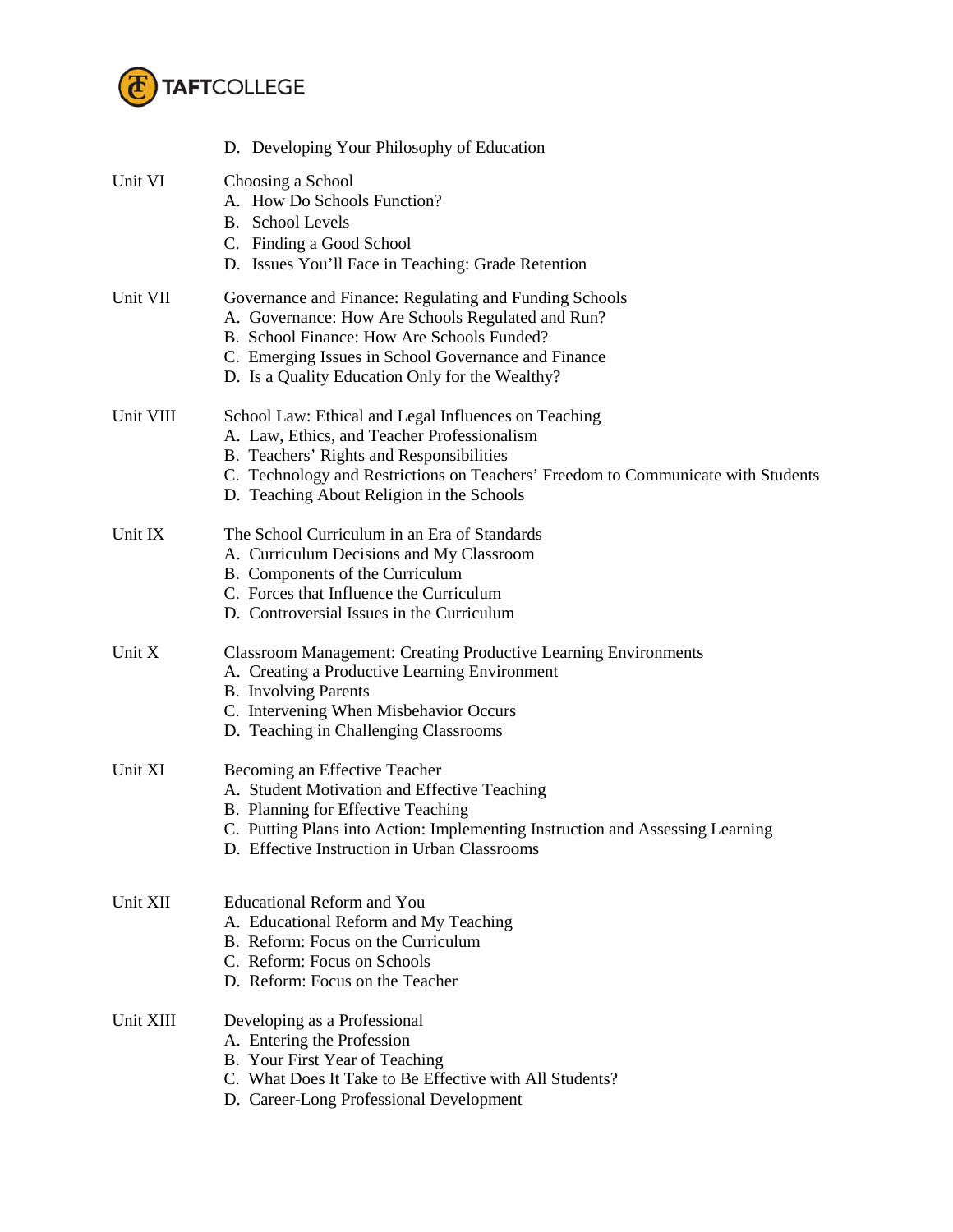

Unit XIV Contemporary Issues Facing School's Today

- A. Standards
- B. Inclusion
- C. High stakes Testing
- D. Bilingual Education
- E. Social Issues
- F. Standardized Curriculum

Unit XV Schools and Community

- A. Local Community
- B. Global Perspective

Learning Activities Required Outside of Class

The students in the class will spend a minimum of 6 hours per week outside of the regular class time doing the following:

- 1. Reading
- 2. Homework
- 3. Research
- 4. Writing
- 5. Classroom observations

## Methods of Instruction

- 1. Lecture
- 2. Class discussions based on readings and observations, and/or
- 3. Discussion boards via Canvas
- 4. Group and individual panels and presentations
- 5. Role play
- 6. Guest speaker
- 7. Library

Methods of Evaluation

- 1. Quizzes
- 2. Exams
- 3. Presentations
- 4. Informal writing (examples include journals, annotations, reader responses, and responses to questions)
- 5. Formal essays
- 6. Research project
- 7. Write in APA conventions
- 8. Portfolio development
- 9. Field experience (50 hours)